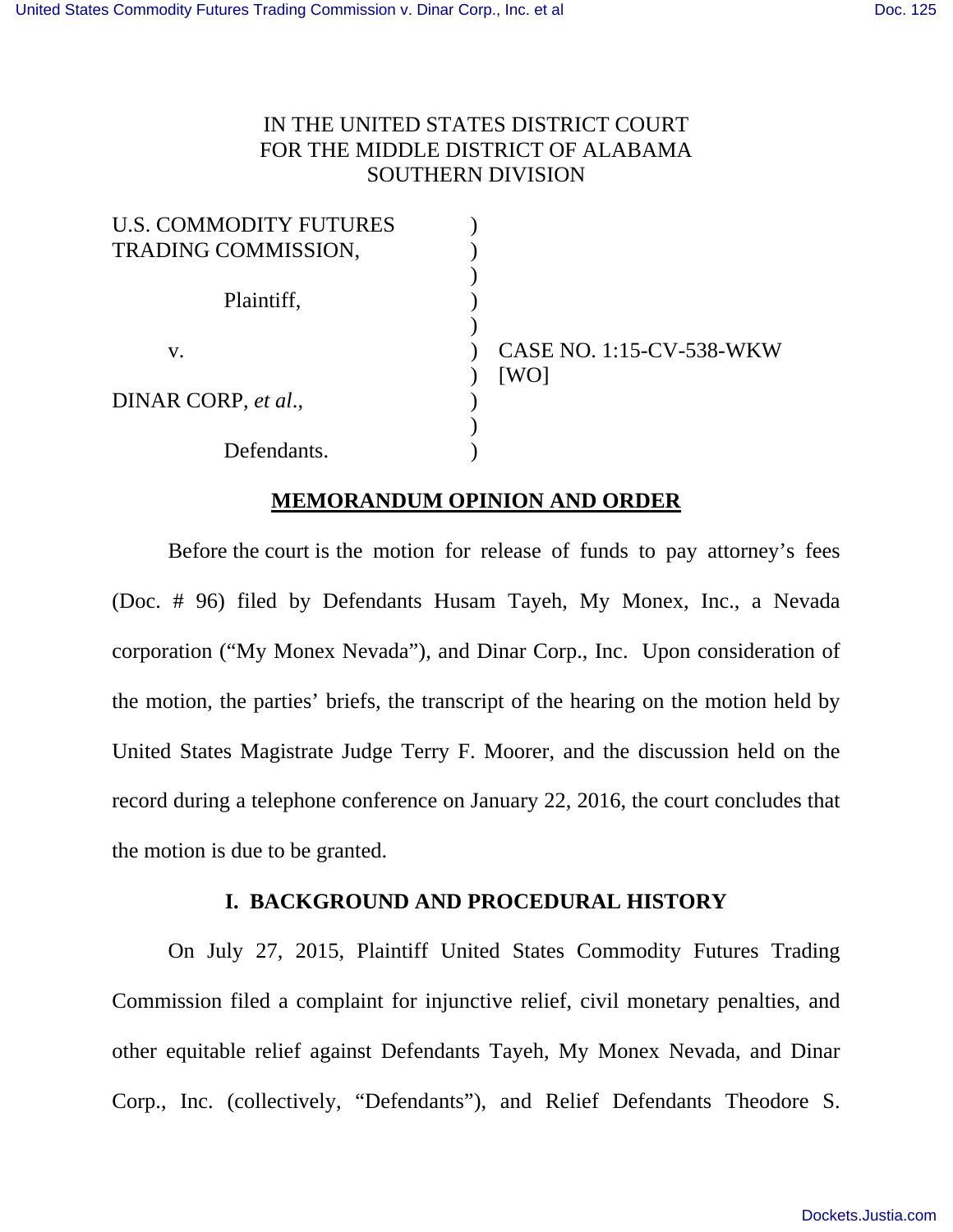Hudson, II and My Monex, Inc., an Alabama corporation ("My Monex Alabama") (collectively, "Relief Defendants"), for violations of the Commodity Exchange Act, 7 U.S.C. §§ 1 *et seq.* and the regulations promulgated thereunder. (Doc. # 1.) Plaintiffs also filed an *ex parte* motion for a statutory restraining order to freeze Defendants' and Relief Defendants' assets, to prohibit Defendants and Relief Defendants from destroying records, and to require Defendants and Relief Defendants to allow Plaintiff to inspect and copy records.<sup>1</sup> (Doc.  $# 5$ .) In addition, Plaintiff filed a motion for a preliminary injunction to impose the same relief as Plaintiff sought in the motion for a statutory restraining order. (Doc. # 3.)

On September 3, 2015, the court held a hearing in the case on the following motions: (1) Plaintiff's motion for a preliminary injunction (Doc. # 3) as it pertained to Defendants;<sup>2</sup> (2) Plaintiff's two motions for issuance of orders to Defendants and their counsel to show cause why they should not be held in contempt (Doc.  $\#$  54; Doc.  $\#$  55); (3) Defendants' motion to dismiss (Doc.  $\#$  57); and Defendants' motion to stay (Doc. # 59). At the hearing, the parties represented

<sup>&</sup>lt;sup>1</sup> On July 27, 2015, the court entered a Statutory Restraining Order, which froze Defendants' and Relief Defendants' assets, among other relief. (Doc. # 8.) After several extensions by court order on consent of the parties, the Statutory Restraining Order expired as to Relief Defendants on August 24, 2015 (Doc. # 43) and as to Defendants on September 22, 2015 (Doc. # 83; Doc. # 93).

 $2$  On August 17, 2015, the court entered a consent order of preliminary injunction as to Relief Defendants. (Doc. # 21.) In light of the entry of the consent preliminary injunction as to the Relief Defendants, on August 21, 2015, the court denied the motion for preliminary injunction (Doc. # 3) in part as moot as to Relief Defendants only. (Doc. # 44.)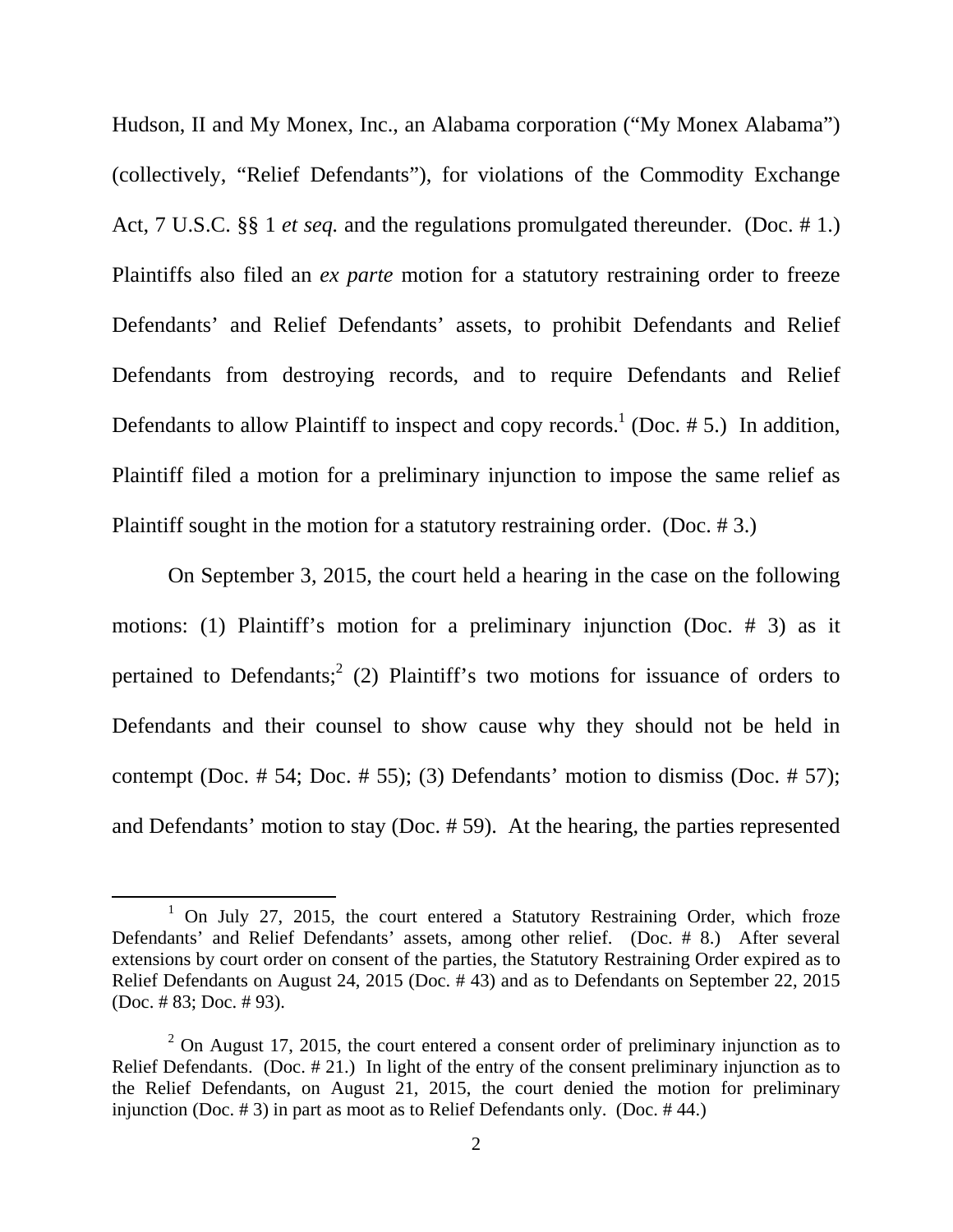that they had "negotiated in good faith" and had reached a resolution of the pending motions. (Doc. # 89 at 3-4 (statements of Plaintiff's counsel).) The parties agreed to dismiss their pending motions<sup>3</sup> and to the terms of a consent preliminary injunction. (Doc. # 89 at 3-4.) Further, the parties agreed to engage in limited expedited discovery as to the number and extent of transactions that were conducted on a cash basis. (Doc. # 89 at 4-5.) Plaintiff stipulated that any cash transactions were not subject to the Commodities Exchange Act. (Doc. # 89 at 9.) The parties agreed that the consent order would include "the standard terms that [Plaintiff] includes, which is that [Defendants] will make application to the [c]ourt for a carve-out of attorney's fees and that [Plaintiff] will reserve its right to object should it feel that's necessary." (Doc. # 89 at 9-10.) The parties stated their "belief . . . that the carve-out application will, in all likelihood, come from the cash transactions." (Doc. # 89 at 10.) At the hearing, Plaintiff did not assert that it would oppose the payment of attorney's fees based upon a tainted or comingled funds argument.

Subsequently, the parties submitted a joint proposed consent order of preliminary injunction, which the court entered on September 22, 2015. (Doc. # 90; Doc. # 93.) The September 22, 2015 consent preliminary injunction order

<sup>&</sup>lt;sup>3</sup> In agreeing to dismiss the pending motions, Defendants specifically reserved their argument that the transactions at issue in this case are not "financed" and, therefore, do not fall within the purview of the Commodity Exchange Act and regulations. (Doc. #89 at 3-4.)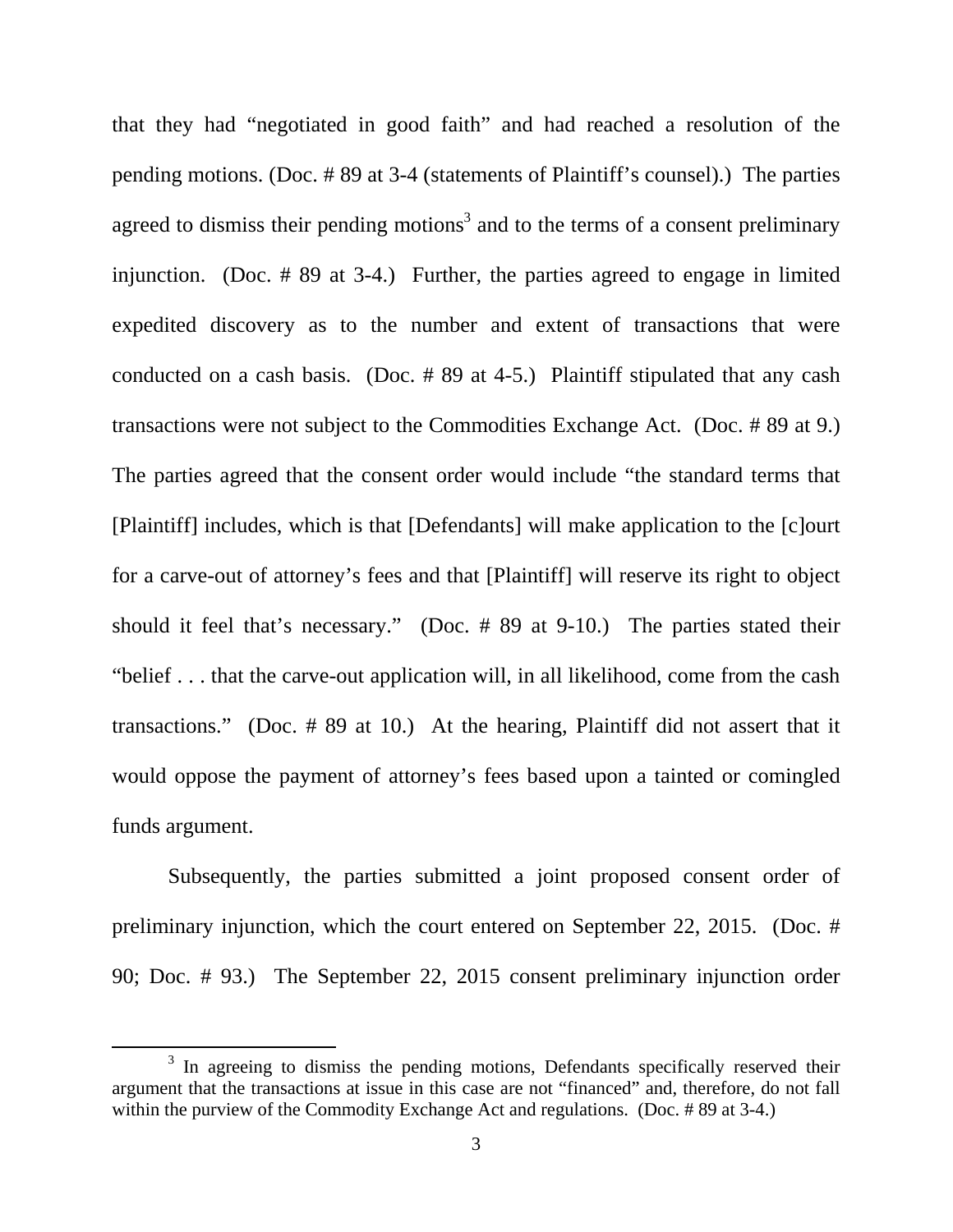froze Defendants' assets "derived from or otherwise related to the activities alleged

in the ... complaint, regardless of when the asset was obtained." (Doc. #93 at  $\P$ 

II.4.) The September 22, 2015 consent preliminary injunction order further stated:

This court will entertain an application by Defendants for reasonable and necessary living expenses and attorneys' fees upon proper written submission. Proper submission requires that Defendants file such application under oath with the Clerk of the Court and set forth in detail, fully substantiated by all relevant documentation, the amount of funds necessary to pay reasonable and necessary living expenses, a description of the expenses for which those funds are to be applied, a description of the assets sought to be used to pay such expenses, and a description of the derivation of such assets. **Within 7 days** of Defendants' filing of an application for reasonable and necessary living expenses or attorneys' fees, [Plaintiff] may object or otherwise respond to such application.

(Doc. # 93 at ¶ II.6. (emphasis in original).)

 By separate order entered on September 22, 2015, in accordance with the parties' agreement, the court granted the parties forty-five days to conduct "expedited discovery limited to gathering records of Defendants' cash transactions." (Doc.  $\#$  92 at  $\P$  6.) Plaintiff was ordered to "prepare and submit a spreadsheet of Defendants' cash transactions," and the court stated that the information Plaintiff provided regarding the cash transactions "may be considered in aid of Defendants' making application to the court to request attorney fees." (Doc. # 92 at ¶ 6.) The court directed Plaintiff to file a status report on or before December 1, 2015. (Doc. # 92 at ¶ 7.)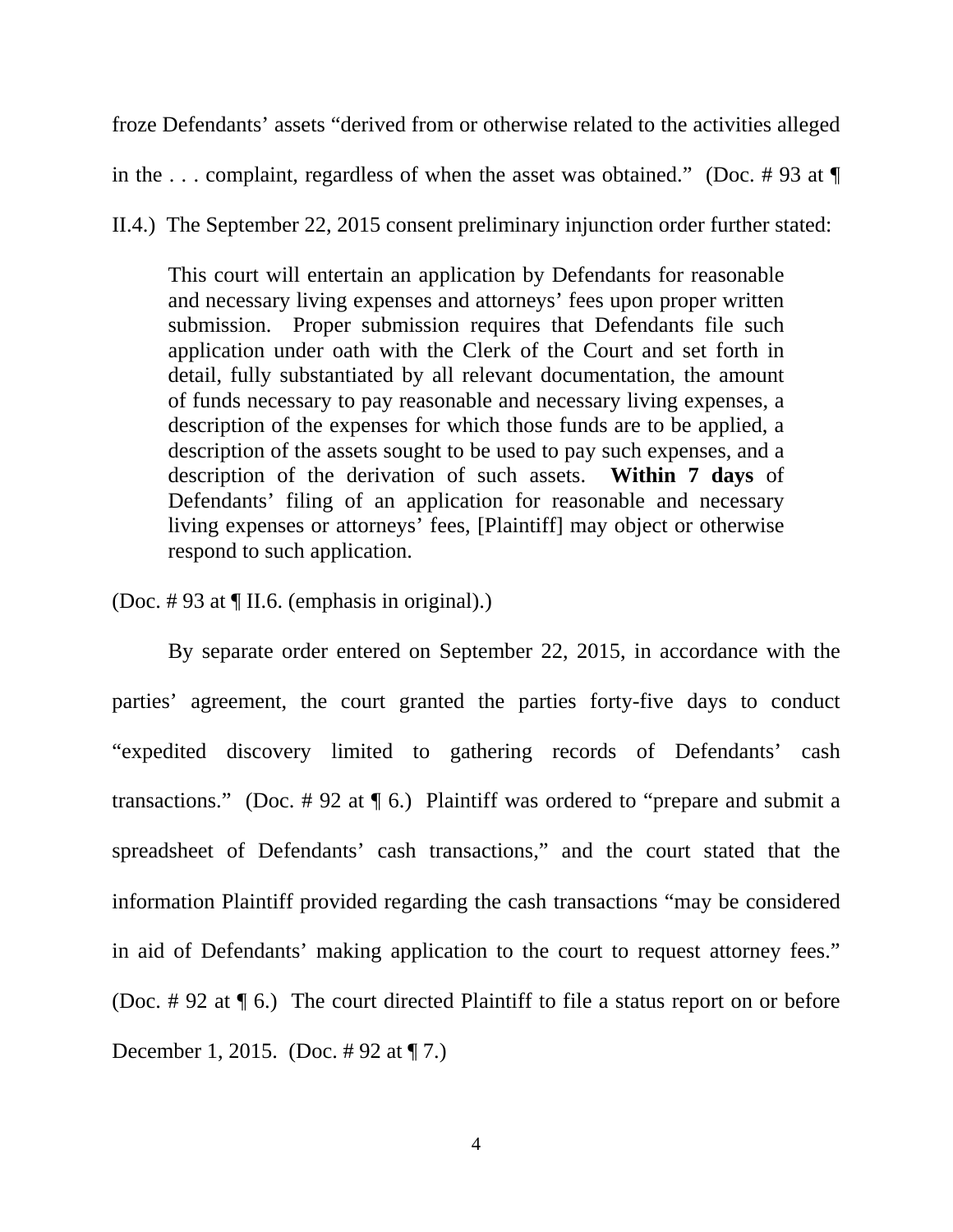On October 14, 2015, Defendants filed a motion for release of funds to pay attorney's fees (Doc. # 96), which Plaintiff opposes (Doc. # 99). The court referred Defendants' motion for release of funds to the Magistrate Judge (Doc. # 101), and, on December 1, 2015, the Magistrate Judge held a hearing on the motion. (Doc. # 107.)

 Meanwhile, Plaintiff was unable to complete the expedited discovery necessary to provide the required spreadsheet of cash transactions within the fortyfive day window. Therefore, on October 19, 2015, the court granted Plaintiff's unopposed motion (Doc. # 97) to extend the expedited discovery deadline to December 21, 2015. (Doc. # 98.)

 On November 25, 2015, Plaintiff filed a status report detailing the progress of the expedited discovery. (Doc. # 105.) Plaintiff stated that it had determined that approximately 14% of the transactions conducted in 2012 and 2013 were cash transactions. (Doc.  $\#$  105 at  $\P$  $\emptyset$  2-3.) For the years 2012 and 2013, out of a total \$33,388,310.28 in transactions, \$4,655,355.77 was the product of cash transactions, and \$27,642,954.43 was the product of allegedly financed transactions. (Doc.  $\#$  105 at  $\P$  2.) In the joint status report, Plaintiff argued for the first time that, because the Government had seized only \$2,000,000.00 in assets, which is less than the amount of allegedly financed transactions, Plaintiff should be entitled to hold *all* seized assets for payment of restitution, disgorgement, and civil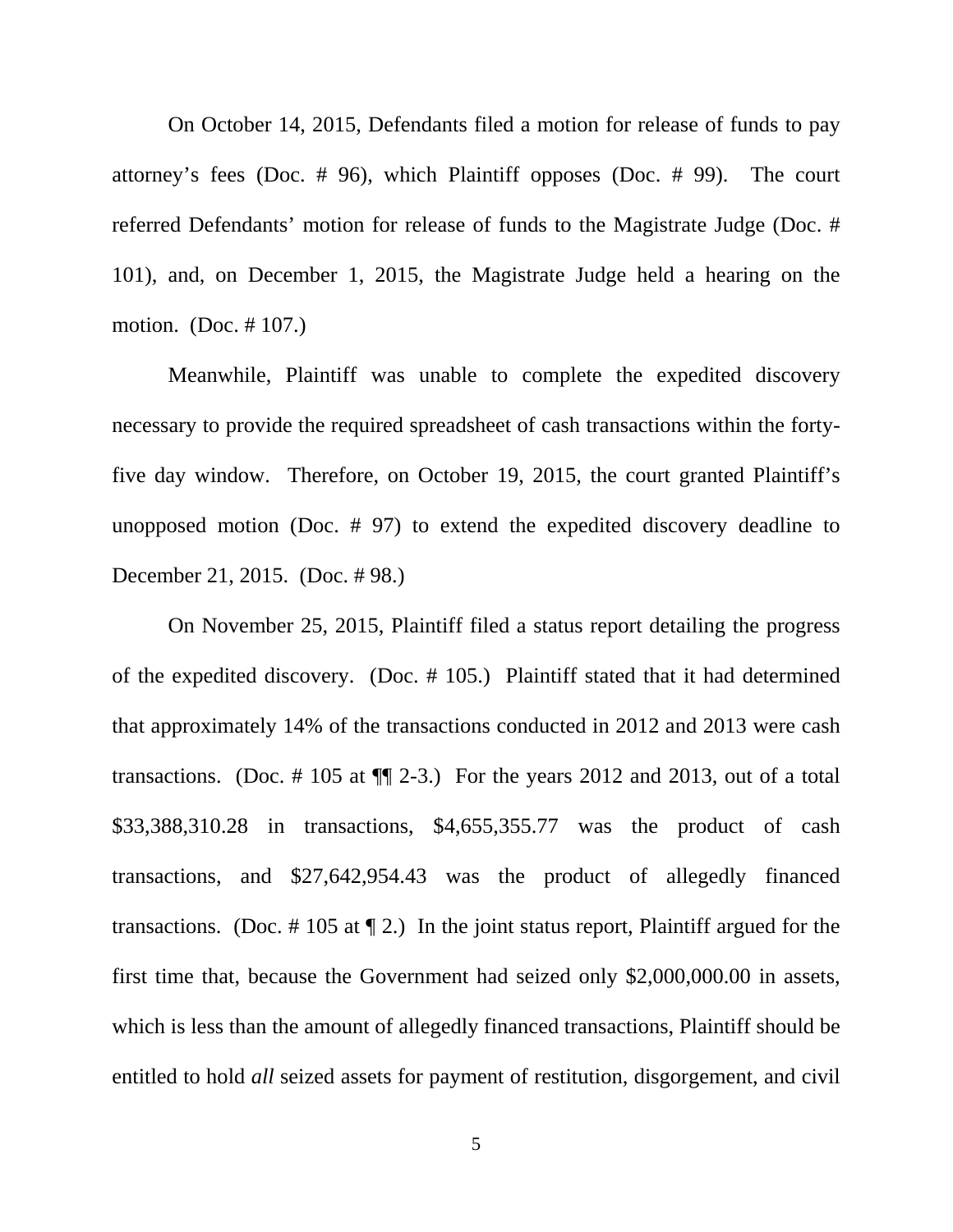monetary penalties. (Doc. #105 at 4.)

 On December 21, 2015, Plaintiff filed a second motion to extend the expedited discovery deadline. (Doc. # 109.) Defendants opposed the motion on grounds that they needed funds from the cash transactions to pay for legal expenses and because they faced continuing financial distress as a result of the ongoing freeze of all their assets. (Doc. # 110.) On January 22, 2016, the court held a status conference on the motion. (Doc. # 113.) Because Defendants' motion for release of funds to pay attorney's fees and Plaintiff's motion to extend the discovery deadline were intertwined, the court addressed the motion for attorney's fees at the January 22, 2016 telephone status conference.<sup>4</sup> Following the status conference, the court denied the motion to extend the expedited discovery period and instead directed the parties to submit a plan for discovery on the limited issue of whether the allegedly illegal transactions were "financed" within the meaning of the pertinent statutes and regulations. (Doc. # 114.)

#### **II. DISCUSSION**

 "The Commodity Exchange Act drapes the district court with broad equitable power," including the power to "freeze a defendant's assets to ensure the adequacy of a disgorgement remedy." *CFTC v. Levy*, 541 F.3d 1102, 1114 (11th

<sup>&</sup>lt;sup>4</sup> The Magistrate Judge attended the status conference, and the parties were notified of this fact at the outset of the conference.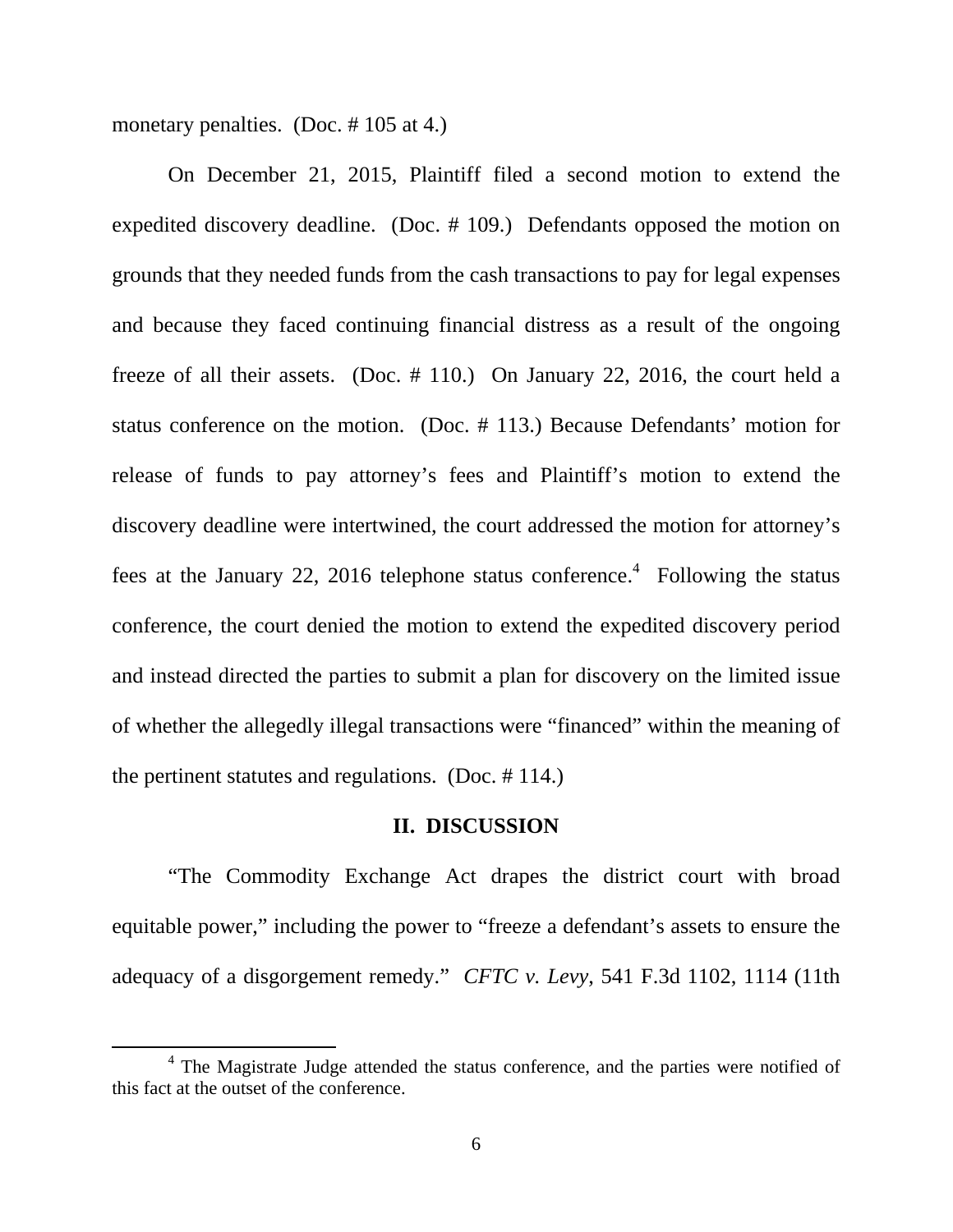Cir. 2008). "However, 'the general federal rule of equity is that a court may not reach a defendant's assets unrelated to the underlying litigation and freeze them so that they may be preserved to satisfy a potential money judgment.'" *F.T.C. v. Lalonde*, 545 F. App'x 825, 832 (11th Cir. 2013) (quoting *Mitsubishi Int'l Corp. v. Cardinal Textile Sales, Inc*., 14 F.3d 1507, 1521 (11th Cir. 1994)).

 Corollary to the court's equitable discretionary authority to temporarily freeze personal assets, the court also has discretion to release some frozen assets for payment of reasonable attorney's fees in civil cases, although the court is not automatically required to do so*. S.E.C. v*. *Duclaud Gonzalez de Castilla*, 170 F. Supp. 2d 427, 429 (S.D.N.Y. 2001); *see also CFTC v. Noble Metals Int'l, Inc*., 67 F.3d 766, 775 (9th Cir. 1995) (holding that "[a] district court may, within its discretion, forbid or limit payment of attorney fees out of frozen assets," but that a district court may grant such relief "in light of the fact that wrongdoing is not yet proved when the application for attorney fees is made"); *CFTC v. Am. Metals Exch. Corp*., 991 F.2d 71, 79 (3d Cir. 1993) (stating the decision to release frozen funds to pay attorney's fees "is entrusted to the discretion of the district court"); *F.T.C. v. Lalonde*, 545 F. App'x 825, 832 (11th Cir. 2013) ("The Ninth Circuit has persuasively held [in *Noble Metals, supra*] that the right to retain counsel does not *require* the release of frozen assets so that a defendant in a civil case may hire attorneys or experts, or otherwise defend his claim." (emphasis added)). *But see*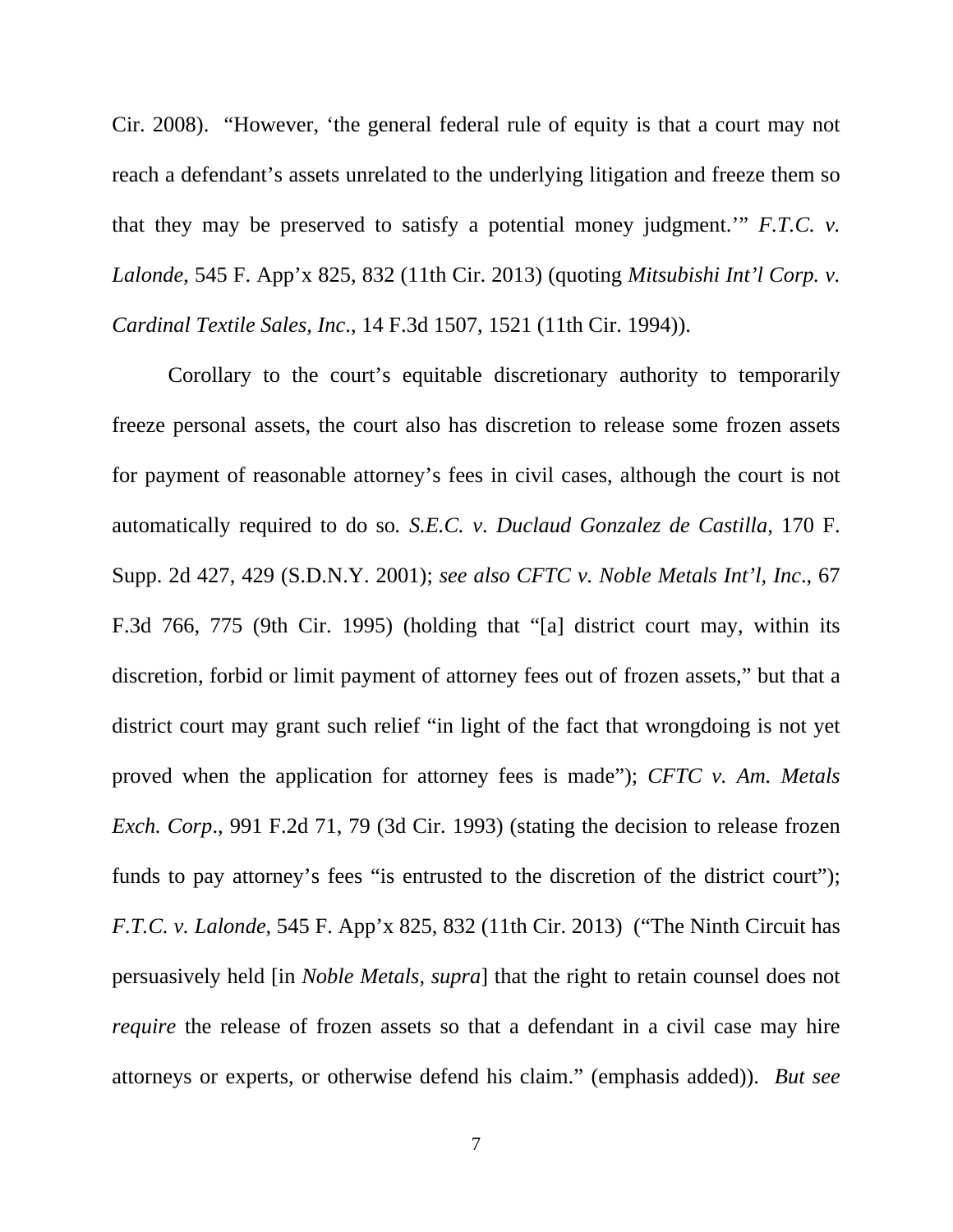*S.E.C. v. Dowdell*, 175 F. Supp. 2d 850, 855 (W.D. Va. 2001) ("The case law is anything but consistent on whether defendants in this type of civil enforcement action may be permitted to pay attorney's fees with a portion of their frozen assets." (collecting cases)).

 "Considerations weighed by courts in determining whether to pay attorney fees from frozen funds include preserving the funds for defrauded victims and maintaining fairness in the legal proceedings, particularly proceedings involving complex matters." *S.E.C. v. Petters*, No. CIV. 09-1750 ADM JSM, 2010 WL 4922993, at \*1 (D. Minn. Nov. 29, 2010) (citing *Dowdell*, 175 F. Supp. 2d at 855– 56). "While the primary purpose of freezing assets is to facilitate compensation of defrauded investors in the event a violation is established at trial, 'the disadvantages and possible deleterious effect of a freeze must be weighed against the considerations indicating the need for such relief.'" *Gonzalez*, 170 F. Supp. 2d at 429 (quoting S*.E.C. v. Manor Nursing Centers, Inc*., 458 F.2d 1082 (2d Cir. 1972)).

 In opposition to Defendants' motion for release of funds, Plaintiff concedes Defendants' attorneys are entitled to be compensated for the work they claim to have performed. However, Plaintiff argues that Defendants are not entitled to use a portion of the frozen funds for the undisputed legal bill because Defendants' application failed to comply with the terms of the September 22, 2015 Consent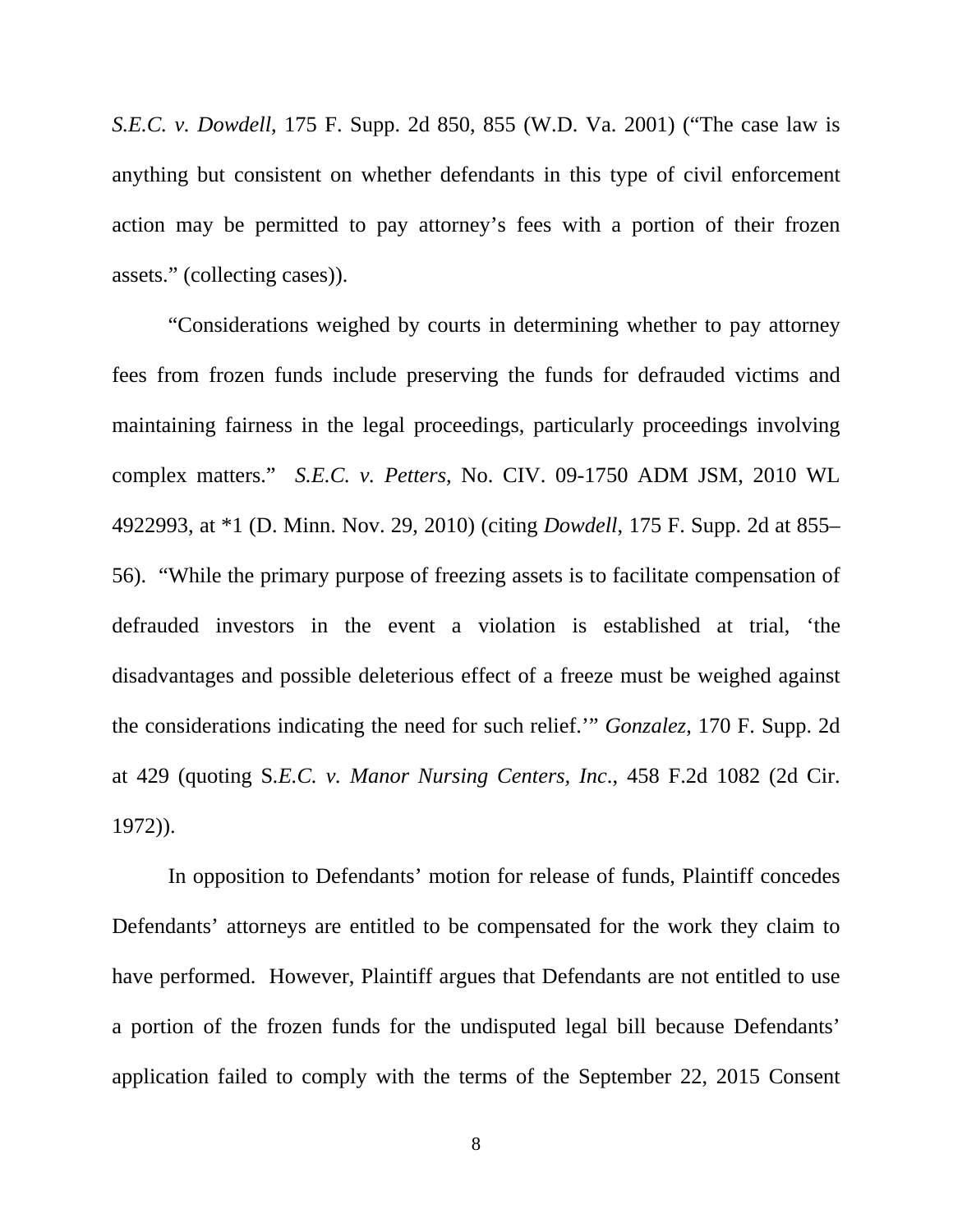Preliminary Injunction Order, which required Defendants to support their application for release of funds with an affidavit containing a "description of the derivation of . . . assets" to be unfrozen. (Doc. # 99 at 1; Doc. # 108 at 10; Doc. # 93 at ¶ II.6.) However, as Defendants point out, (Doc. # 108 at 11), by agreement and by court order, Plaintiff was responsible for "prepar[ing] and submit[ting] a spreadsheet of Defendants' cash transactions" for consideration "in aid of Defendants' making application to the court to request attorney fees." (Doc. # 92 at ¶6.) In September 2015, neither the court nor the parties contemplated that a spreadsheet would not be produced within a reasonable time for Defendants to apply for attorney's fees. Plaintiff's inability to provide Defendants with an accounting prejudiced Defendants' ability to support their motion for release of funds with an affidavit describing the derivation of the assets to be unfrozen. In keeping with the court's authority to interpret and apply its own orders in these unforeseen circumstances, the court finds that Defendants' application should not be denied on grounds that they failed to submit an affidavit detailing the source of the funds.

 Plaintiff relies solely on the consent preliminary injunction order (Doc. # 93) as grounds for placing the burden on Defendants to establish that funds to be unfrozen are not tainted. Apart from that order, neither party has established which of them has the legal burden at this point in the proceedings to demonstrate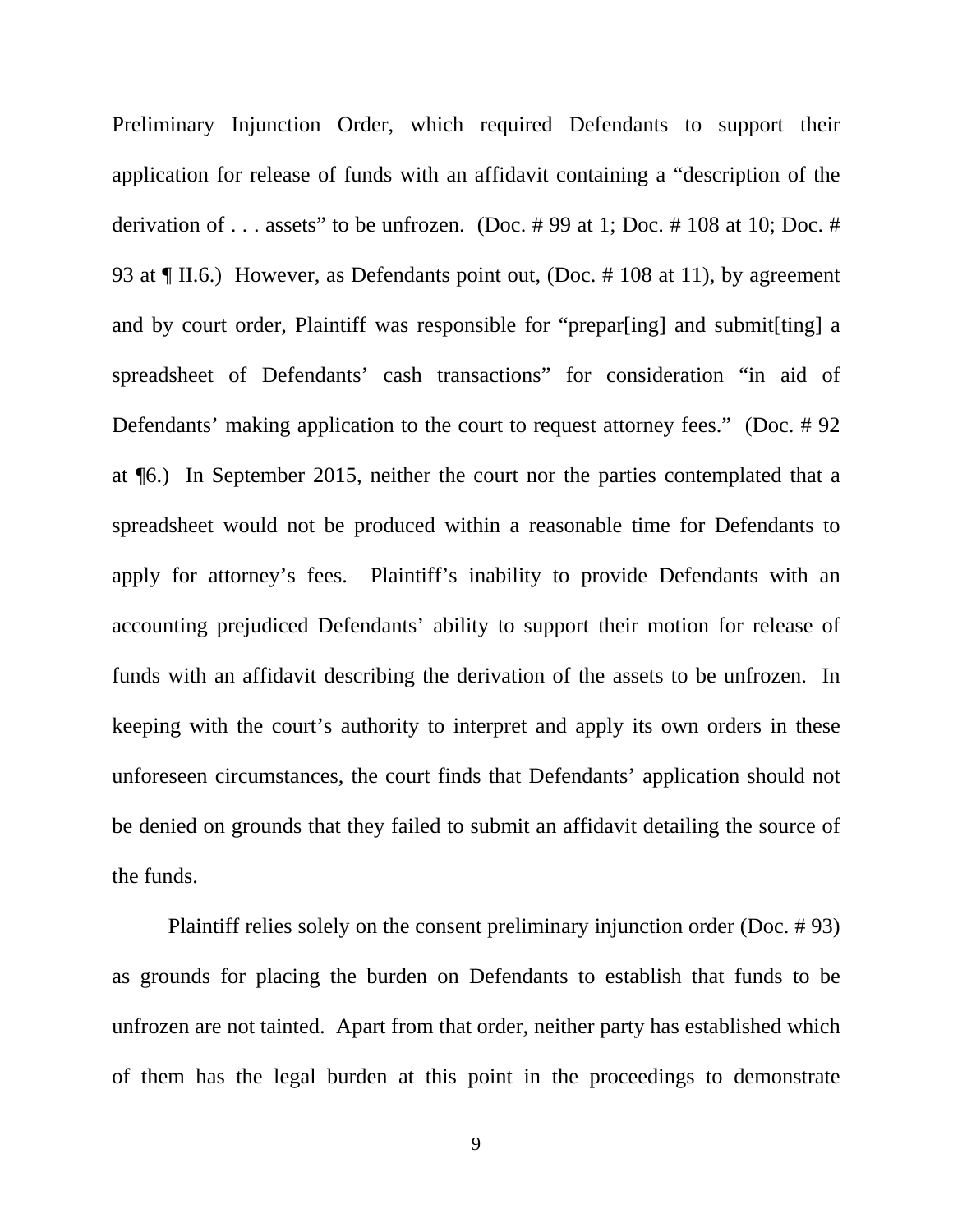whether the frozen funds are the product of illegal activity. 7 U.S.C. § 13a-1(b) grants the court the authority to freeze assets "[u]pon a proper showing" by Plaintiff. In this case, however, Defendants' assets were frozen by consent, and not on the basis of any finding or stipulation that Plaintiff made a "proper showing" to support the injunction. In fact, as part of the agreement reached at the September 3, 2015 hearing, Defendants preserved their argument that none of the transactions or funds at issue are subject to the Commodities Exchange Act. (Doc. # 92 at 2-3.) Moreover, as a result of the same legal work for which Defendants now seek funds, at least some transactions (the cash transactions) are not governed by the Act. Because there has been no finding that Plaintiff made a "proper showing" of a Commodities Exchange Act violation or that the frozen funds are related to such a violation, the court will not assume that, at this point, Defendants carry the burden of demonstrating that the funds they seek to access are untainted funds.

 Plaintiff argues that payment of attorney's fees is not appropriate because proceeds from cash transactions have been so comingled with proceeds from other funds that they cannot be separately identified and, therefore, all funds should be considered tainted by the alleged violations of the Commodities Exchange Act.<sup>5</sup>

<sup>&</sup>lt;sup>5</sup> The court notes that Plaintiff was able to determine that approximately 14% of transactions conducted in 2012 and 2013 were cash transactions, and Plaintiff was also able to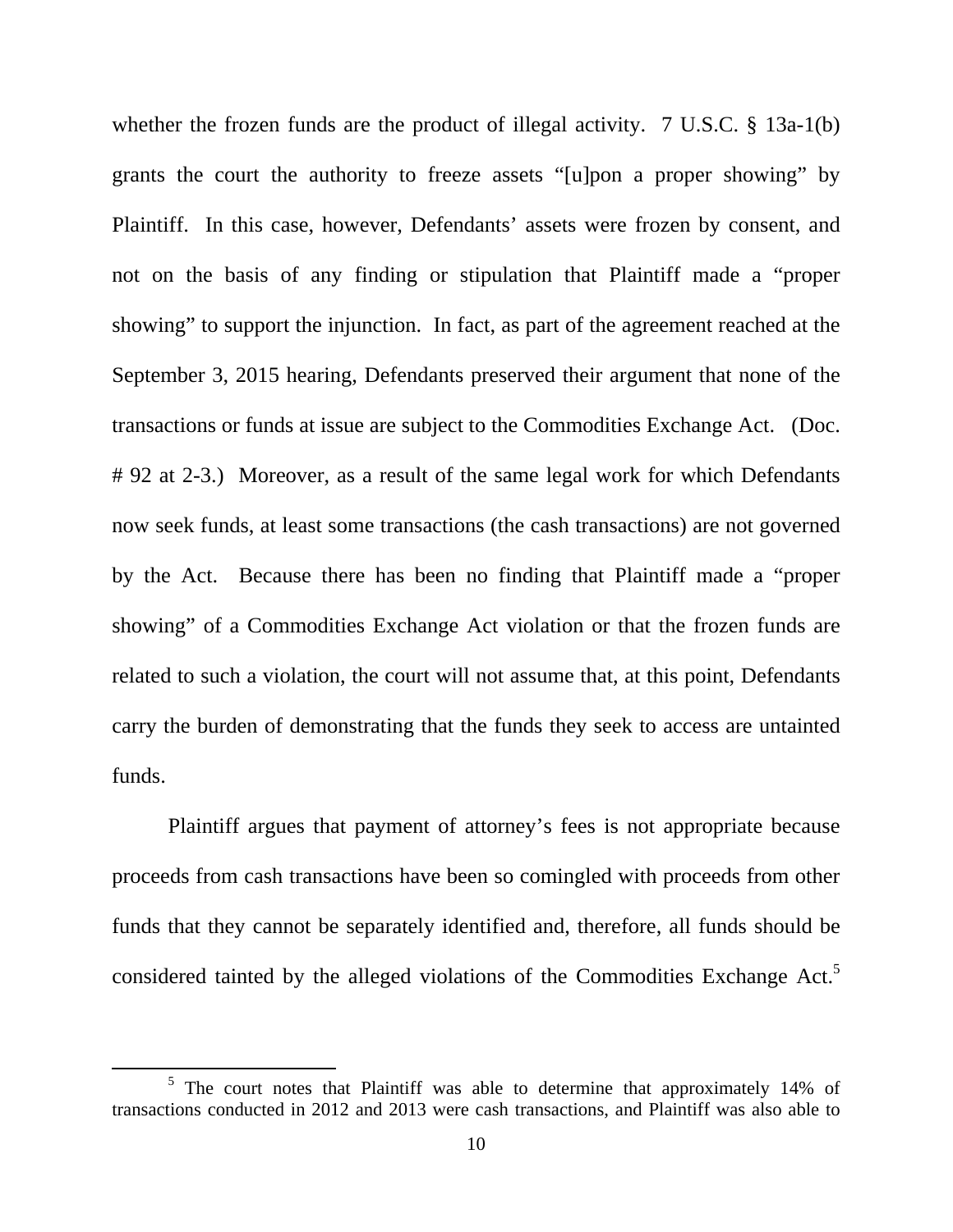(Doc. # 99.) Plaintiff also argues that at least \$27,000,000.00 in transactions were allegedly illegal, and because Plaintiff has "only seized [\$2,000,000.00] in assets," there is "nothing to be dispersed to [D]efendants." (Doc. # 108 at 8-9.) Plaintiff argues that, "[t]o the extent that [it] seizes funds . . . in excess of [\$27,000,000.00], then that would be a proper application for the defendants to say, well, there appears to be an overage; we'd like some of that for our usage. But that's not happening here. There's simply no funds available." (Doc. #108 at 9.)

 According to Defendants, during the September 3, 2015 negotiations, they understood that, once the parties determined the percentage of cash transactions, they would be permitted to use that figure as a basis to apply for attorney's fees. Defendants argue that the parties would not have reached an agreement on September 3, 2015 to resolve their respective motions if Plaintiff "had told [Defendants], look we're going to object to your attorney fee application; we're not going to get you these numbers within 45 days; we're going to make it so that you can't get paid for the work that you've done; and we don't know whether you're ever going to get paid." (Doc. # 108 at 12), or if Plaintiff had conveyed its position that no funds should be released for payment of attorneys' fees until after sufficient assets had been frozen to cover the tens of millions of dollars in allegedly illegal transactions. There is no evidence that, at the time the parties' reached their

<u> Andrewski politika (za obrazu pod predsjednika u predsjednika u predsjednika u predsjednika (za obrazu pod p</u>

determine the respective dollar amounts of cash and allegedly financed transactions for those years. (Doc. # 105.)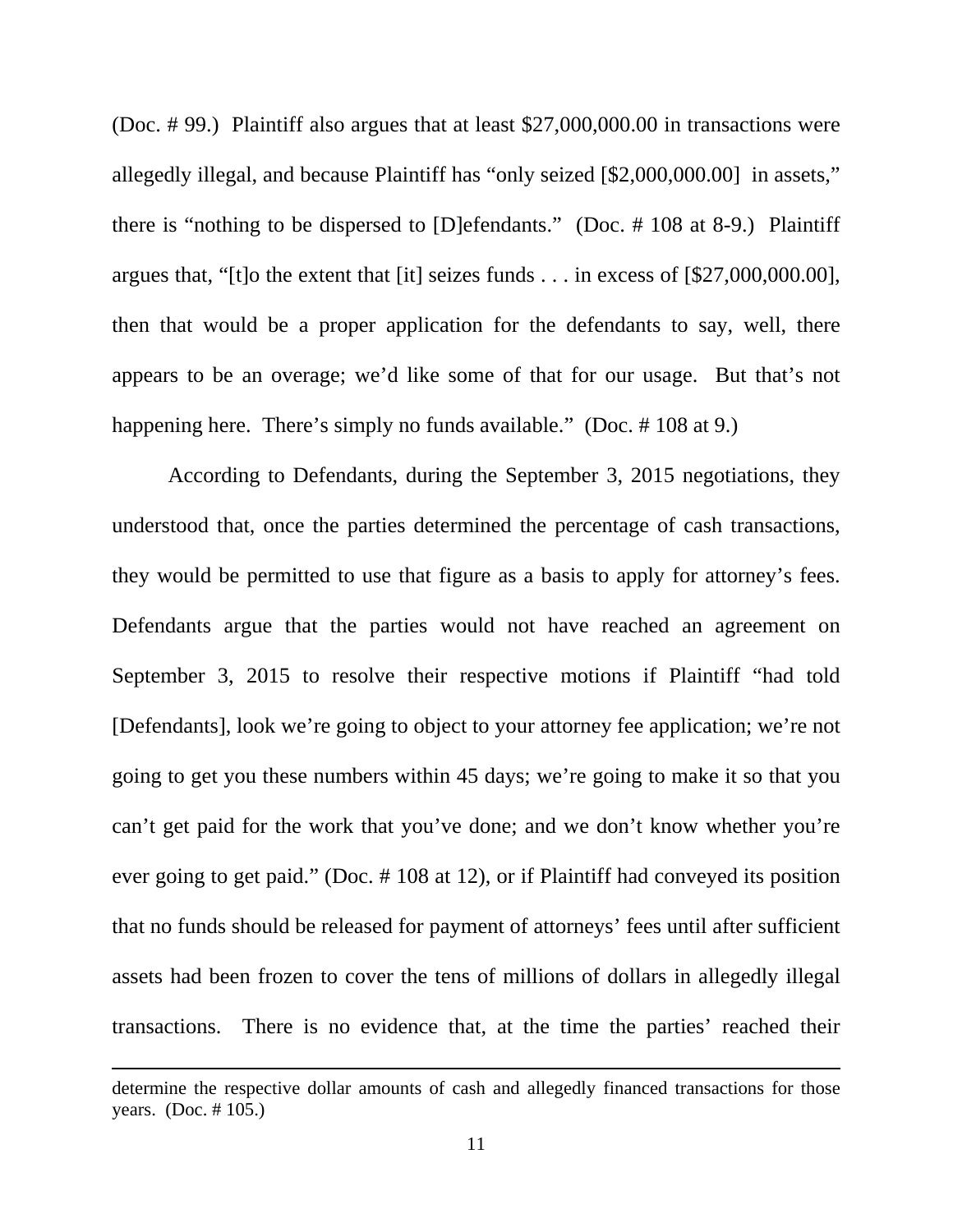agreement, Plaintiff intended to assert arguments that no funds are accessible for attorney's fees because all frozen funds are tainted or because the frozen assets are insufficient to compensate all the alleged. $6$  Had that been the case, it is unlikely the parties would have reached an agreement.

 The law is unsettled regarding whether all funds in similar circumstances must be considered tainted, at least up to the amount necessary to cover any potential judgment in the case. *See Dowdell*, 175 F. Supp. 2d at 850 (recognizing a split in authority as to whether frozen assets may be used to pay attorney's fees); *see also, e.g., Noble Metals*, 67 F.3d at 775 ("[T]he frozen assets fell far short of the amount needed to compensate [the victims of fraudulent futures contracts]. This was reason enough in the circumstances of this case for the district court, in the exercise of its discretion, to deny the attorney fee application. . . . . We do not, however, intimate that attorney fee applications may always be denied where the assets are insufficient to cover the claims. Discretion must be exercised by the

<sup>&</sup>lt;sup>6</sup> The court notes the Eleventh Circuit's holding in *CFTC v. Wilshire Investment Management Corp*., 531 F.3d 1339, 1344-45 (11th Cir. 2008), that the amount of equitable restitution available under the Commodities Exchange Act, 7 U.S.C. § 13a–1 is based on restitution and disgorgement of the amount of wrongful gains by unjust enrichment, not on the total value of allegedly illegal transactions or on the amount required to compensate victims for their losses. *See Levy*, 541 F.3d at 1113 (reversing a district court's "restitution" award in an amount calculated to compensate victims for their losses on grounds that, "[i]n light of *Wilshire*, we are required to conclude that [the defendant] can only be liable in restitution to the extent of his unjust enrichment"). Plaintiff has made no showing that the amount of the transactions at issue or the amount of the potential victims' losses would be equivalent to the amount of unjust enrichment. In light of *Wilshire*, the court is wary of Plaintiff's argument that Defendants may access frozen funds to pay legal expenses only after Plaintiff has seized sufficient assets to cover the value of all allegedly illegal transactions or to compensate all potential victims' losses.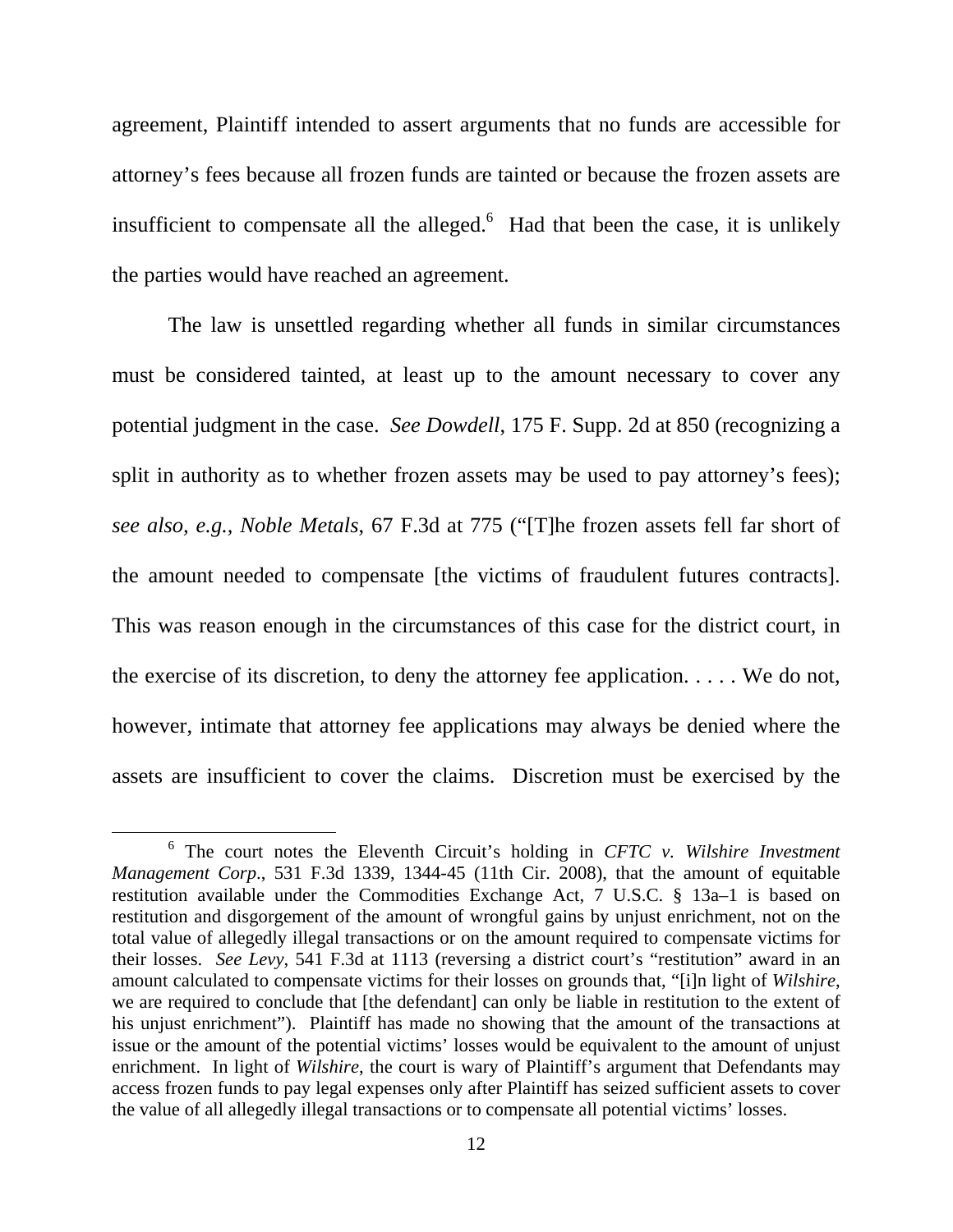district court in light of the fact that wrongdoing is not yet proved when the application for attorney fees is made."); *FTC v. RCA Credit Servs., LLC*, No. 08– cv–2062, 2008 WL 5428039, at \*4 (M.D. Fla. Dec. 31, 2008) (recommendation of the magistrate judge recognizing that, following entry of preliminary injunction, the court has discretion to deny attorney's fees "if the frozen assets fall short of the amount needed to compensate consumers for their losses").

 Plaintiff acknowledges that the law in this area is unsettled, but it remains resolute in its hard-line stance that no attorney's fees should be paid unless Defendants can clearly establish the funds come from a completely untainted source. Plaintiffs rely upon only a few cases in their brief in opposition. (Doc. # 99 at 2-3.) The cases Plaintiff cites as resolute authority are not completely comparable to the situation at hand. Plaintiff relies almost exclusively on *S.E.C. v. Sunwest Management, Inc.*, No. 09–6056–HO, 2009 WL 3245879 (D. Or. 2009), and the other case citations are merely a cut and paste from this one case. *Sunwest Management* concerned whether, in determining the most equitable approach to distributing funds to Ponzi scheme victims at the close of an SEC receivership case, the court should award funds on a *pro rata* basis, or whether the court should instead permit investors who could trace invested funds to recover the traceable funds, to the detriment of other claimants. 2009 WL 324879, at \*9. Thus, the case provides no meaningful guidance in resolving the equities of releasing funds to pay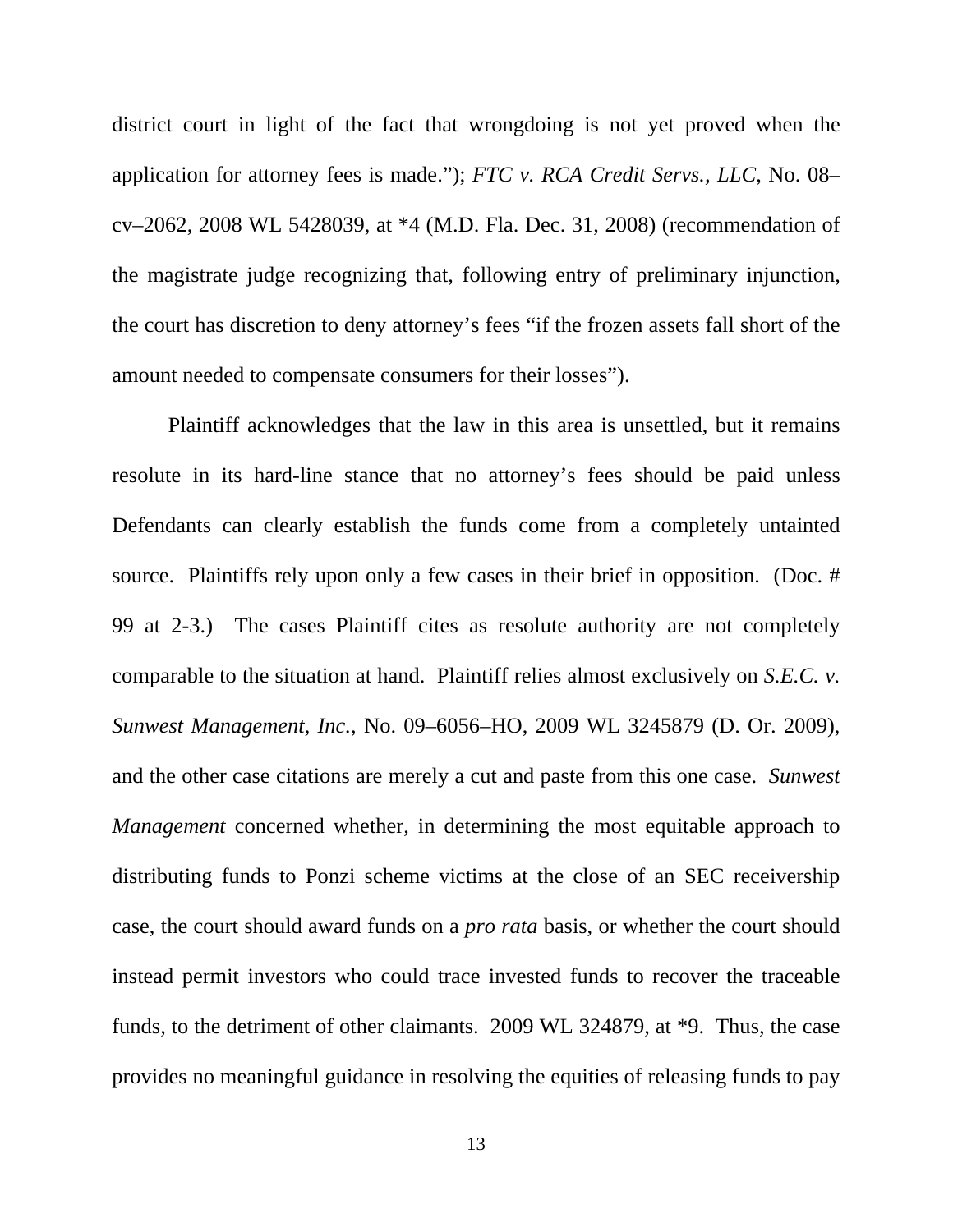attorney's fees from assets that were frozen on the basis of a consent preliminary injunction entered in a civil enforcement case without a finding of probability of wrongdoing by Defendants, and Plaintiff's argument is not well supported.<sup>7</sup>

 Plaintiff cursorily cites *S.E.C. v. Lauer*, No. 03-80612-CIV, 2009 WL 812719, at \*4 (S.D. Fla. Mar. 26, 2009). In *Lauer*, the district court denied access to funds frozen in a civil enforcement case for use in a parallel criminal proceeding on grounds that all funds (even allegedly untainted ones) were subject to a superior IRS tax lien, all funds were tainted by the fraud, and, in any event, it would be impossible to differentiate between "tainted" and "untainted" dollars in a commingled bank account by tracing funds from pre-fraud activities. *Lauer*, 2009

<sup>&</sup>lt;sup>7</sup> Other cases Plaintiff cursorily cites are similarly unhelpful for resolving the issue facing this court. *See S.E.C. v. Forex Asset Mgmt. LLC*, 242 F.3d 325, 331 (5th Cir. 2001) (holding that "the district court . . . did not abuse its discretion" in distributing the total amount of seized Ponzi scheme funds to all victims on a *pro rata* basis even though funds from two victims who objected to the *pro rata* distribution had been maintained in a separate bank account); *United States v. Durham*, 86 F.3d 70, 73 (5th Cir. 1996) (affirming distribution of funds from a fraudulent loan financing business on a *pro rata* basis on grounds that following a tracing principle would inequitably "allow [one victim] to benefit merely because the defendants spent the other victims' funds first"); *United States v. Garcia*, 37 F.3d 1359, 1365 (9th Cir. 1994) (holding that, for purposes of proving a criminal violation "under the money laundering statutes, due to the fungibility of money, it is sufficient to prove that the funds in question came from an account in which tainted proceeds were commingled with other funds"); *S.E.C. v. Byers*, 637 F. Supp. 2d 166, 176 (S.D.N.Y. 2009) *aff'd sub nom*. *S.E.C. v. Malek*, 397 F. App'x 711 (2d Cir. 2010) *and aff'd sub nom*. *S.E.C. v. Orgel*, 407 F. App'x 504 (2d Cir. 2010) (rejecting Ponzi scheme victim's arguments that "a *pro rata* distribution is unfair, and that the distribution should instead be made based on level of risk, timing of investment, tracing analysis, or some other factor"); *CFTC v. Eustace*, No. CIV.A. 05-2973, 2008 WL 471574, at \*7 (E.D. Pa. Feb. 19, 2008) (refusing to distribute receivership funds to victims of a Ponzi scheme on the basis of tracing methods, instead approving the receiver's proposed *pro rata* distribution plan); *S.E.C. v. Better Life Club of Am., Inc*., 995 F. Supp. 167, 181 (D.D.C. 1998) *aff'd*, 203 F.3d 54 (D.C. Cir. 1999) (holding, after finding that a Ponzi scheme existed, that, "when legitimate assets are comingled with illegitimate ones such that the assets cannot be separated out, a constructive trust [in favor of the Ponzi scheme victims] may extend over the entire asset pool").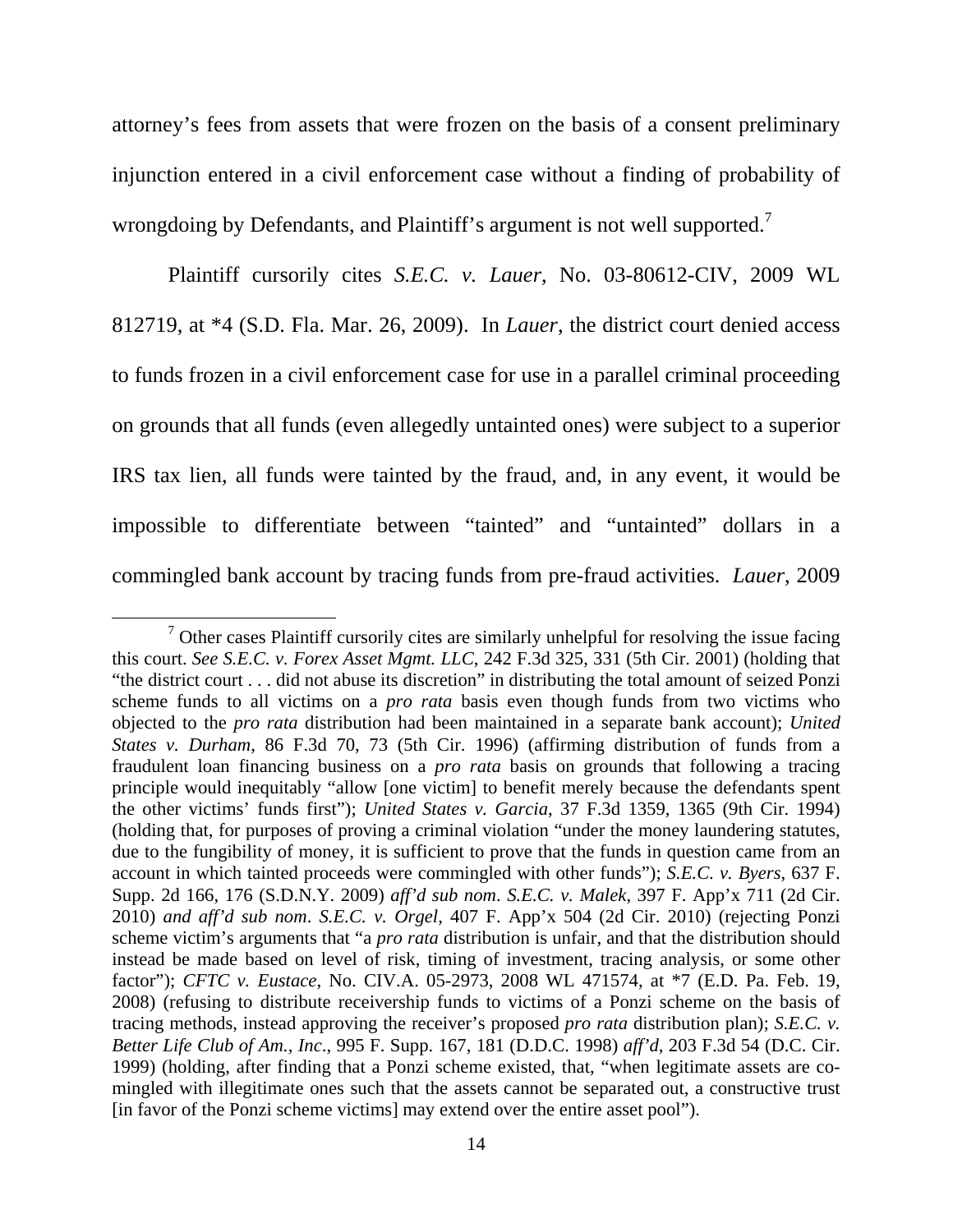WL 812719, at \*4. The district court relied on *United States v. Ward*, 197 F.3d 1076, 1083 (11th Cir. 1999), and its statement that "[o]nce tainted, proceeds cannot become untainted." *Ward*, a criminal case, addressed whether the government is required to trace the origin of the commingled funds to establish the elements of the crime of money laundering under 18 U.S.C.  $\S$  1956(a)(1)(B)(i). However, in considering whether assets must be forfeited following a conviction under § 1956, "[t]he mere pooling or commingling of tainted and untainted funds in an account does not, without more, render the entire contents of the account subject to forfeiture." *United States v. Puche*, 350 F.3d 1137, 1153 (11th Cir. 2003). Moreover, in *Lauer*, by the time the district court entered the order denying access to funds for legal expenses,<sup>8</sup> the court had already "granted summary judgment in favor of the SEC and against [the defendant] finding that [the defendant] committed a massive securities fraud." *Id*. at \*1. In this case, by the terms of the very agreement that led to the entry of the preliminary injunction, there currently exists an unresolved dispute over whether *any* frozen funds are the product of Commodities Exchange Act violations. *Lauer* provides little guidance as to the

<sup>&</sup>lt;sup>8</sup> The Eleventh Circuit has not addressed the district court order in *Lauer* cited by Plaintiffs. However, in addressing previous orders from the district court refusing to modify the asset freeze to allow for living and litigation expenses, the Eleventh Circuit noted that,"if potential disgorgement is greater than the value of the defendant's assets, the district court *can* order a full asset freeze." *S.E.C. v. Lauer*, 478 F. App'x 550, 554 (11th Cir. 2012) (emphasis added). The Eleventh Circuit affirmed the district court's full freeze order and subsequent refusals to modify it on grounds that the district court's orders, "though perhaps heavy-handed" were not an abuse of "the broad discretion district courts have in this realm." *Id.* (emphasis added).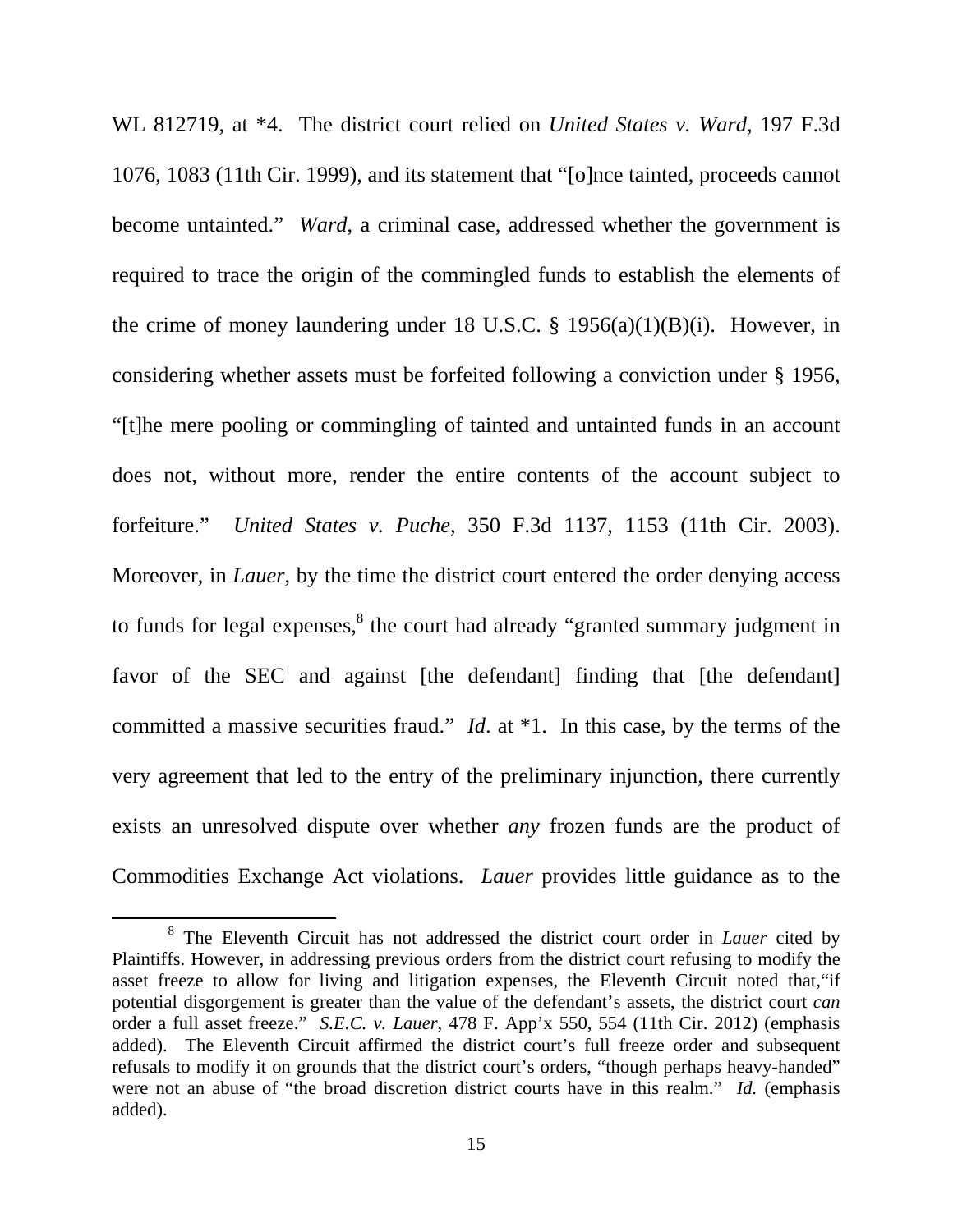equitable considerations here.

 As Defendants point out, several courts have exercised their equitable authority and broad discretion to release funds to pay attorney's fees in similar cases. *See, e.g., S.E.C. v. Quinn*, 997 F.2d 287, 289 (7th Cir. 1993) (noting that "the court indicated willingness to release small amounts" of assets frozen by a preliminary injunction "so that [the defendant] could defend this suit, and on occasion the court did so"); *Dowdell*, 175 F. Supp. 2d at 855-56 (granting a motion to access funds for attorney's fees based on concerns of fairness and the complexity of the case); *Gonzalez*, 170 F. Supp. 2d at 430-31 (allowing modification of preliminary injunction to pay for attorney's fees on grounds that "the inference upon which the freeze was granted may not be supported by the necessary quantum of proof," "motions for summary judgment have been made, yet just argued," and both defendants "incurred substantial [legal] expenses as a consequence of this action.").

 The court has weighed the disadvantages and possible deleterious effect of the freeze against the considerations indicating the need for such relief at this time. *See Gonzalez*, 170 F. Supp. 2d at 429. In so doing, the court has considered the current procedural posture of the case, the preliminary injunction's primary purpose of preserving funds for victim restitution if Plaintiff succeeds in proving its case, the fact that the preliminary injunction was entered by consent without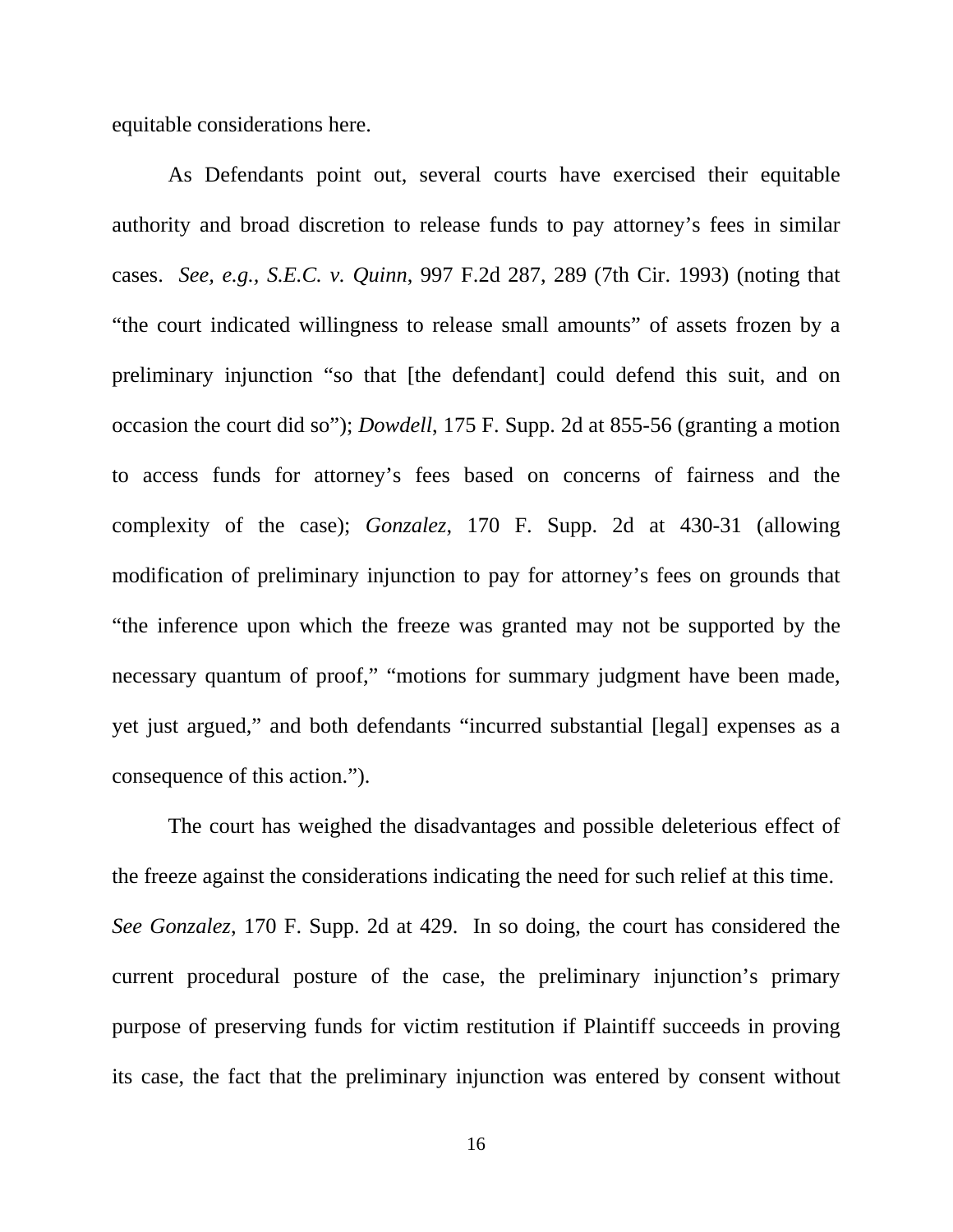requiring Plaintiff to carry its burden to show that the frozen funds were the product of illegal activity, the equitable rule that assets unrelated to the illegal activity may not be preserved to satisfy a potential judgment, and the need for maintaining fairness in these complex legal proceedings. *Lalonde*, 545 F. App'x at 832; *Noble Metals*, 67 F.3d at 775 (noting that a district court has discretion to grant relief "in light of the fact that wrongdoing is not yet proved when the application for attorney fees is made"); *Petters*, 2010 WL 4922993, at \*1. Moreover, in *Dowdell*, the district judge stated, "[t]his court's central concern is the fairness of the proceedings. The court does not believe that it could achieve a fair result at the preliminary injunction hearing were it to deny defendants the ability to retain counsel. This is a complex legal matter, and lawyers are essential to the presentation of issues related to it." *Dowdell*, 175 F. Supp. 2d at 856. The same holds true in the case at hand. In performing the work for which they now seek compensation, Defendants' attorneys have thus far presented themselves to be an asset to the efficient disposition of this case by simplifying issues, and, as a result of their zealous defense of this action, Plaintiff ultimately acknowledged it does not have jurisdiction over the cash transactions. Plaintiff does not deny they have earned their fees. In light of all relevant equitable considerations, the preliminary injunction will modified to allow for the requested attorney's fees.

As a result of the delay in the initial accounting, the exact percentage of cash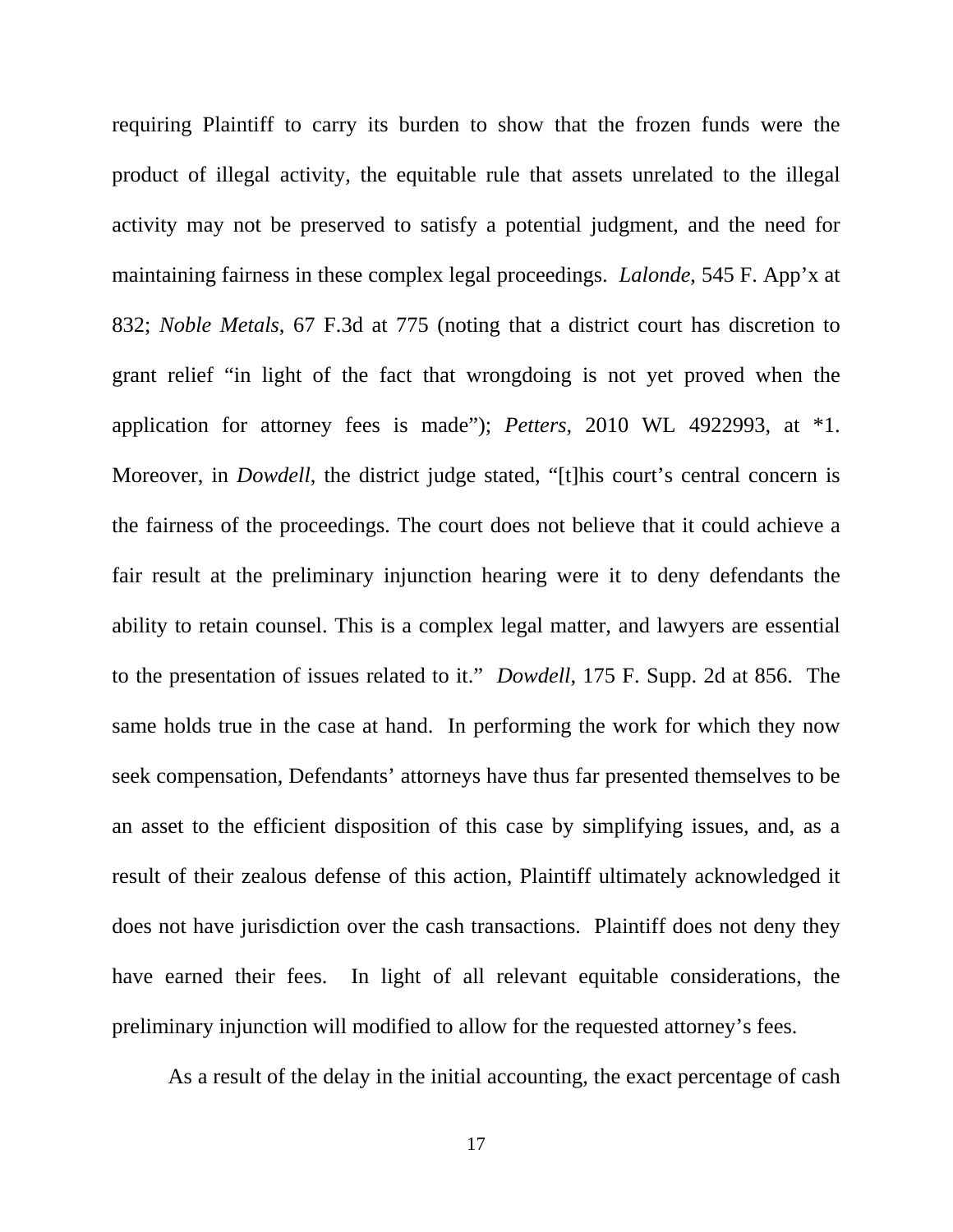transactions has not been determined. However, the range is somewhere between 14% – 50%. Therefore, at a minimum, Plaintiff has acknowledged that 14% of the transactions they have reviewed are cash transactions (*i.e.*, they are clean) and are not subject to Plaintiff's forfeiture action. The court is confident that, at present, the attorney's fees can be covered without exceeding 14% of the frozen funds.<sup>9</sup> Not only did the parties agree to allowing attorney's fees on the basis of the percentage of cash transactions, but equity supports it. Therefore, the court will grant the relief requested at this time. Further, until such time as Plaintiff produces a spreadsheet of Defendants' cash transactions, the court will consider well-supported applications from Defendants for reasonable attorney's fees up to the amount of \$280,000.00 without requiring Defendants to first file an affidavit detailing the source of the funds.

## **III. CONCLUSION**

Accordingly, it is ORDERED:

1. The Order referring Defendants' Motion for Modification of Preliminary Injunction Order for Release of Funds to Pay Attorneys' Fees (Doc. # 96) to the Magistrate Judge (Doc. # 101) is VACATED;

2. Defendants' Motion for Modification of Preliminary Injunction Order for

<sup>&</sup>lt;sup>9</sup> Fourteen percent of two million is \$280,000.00, which well exceeds the current request for attorney's fees.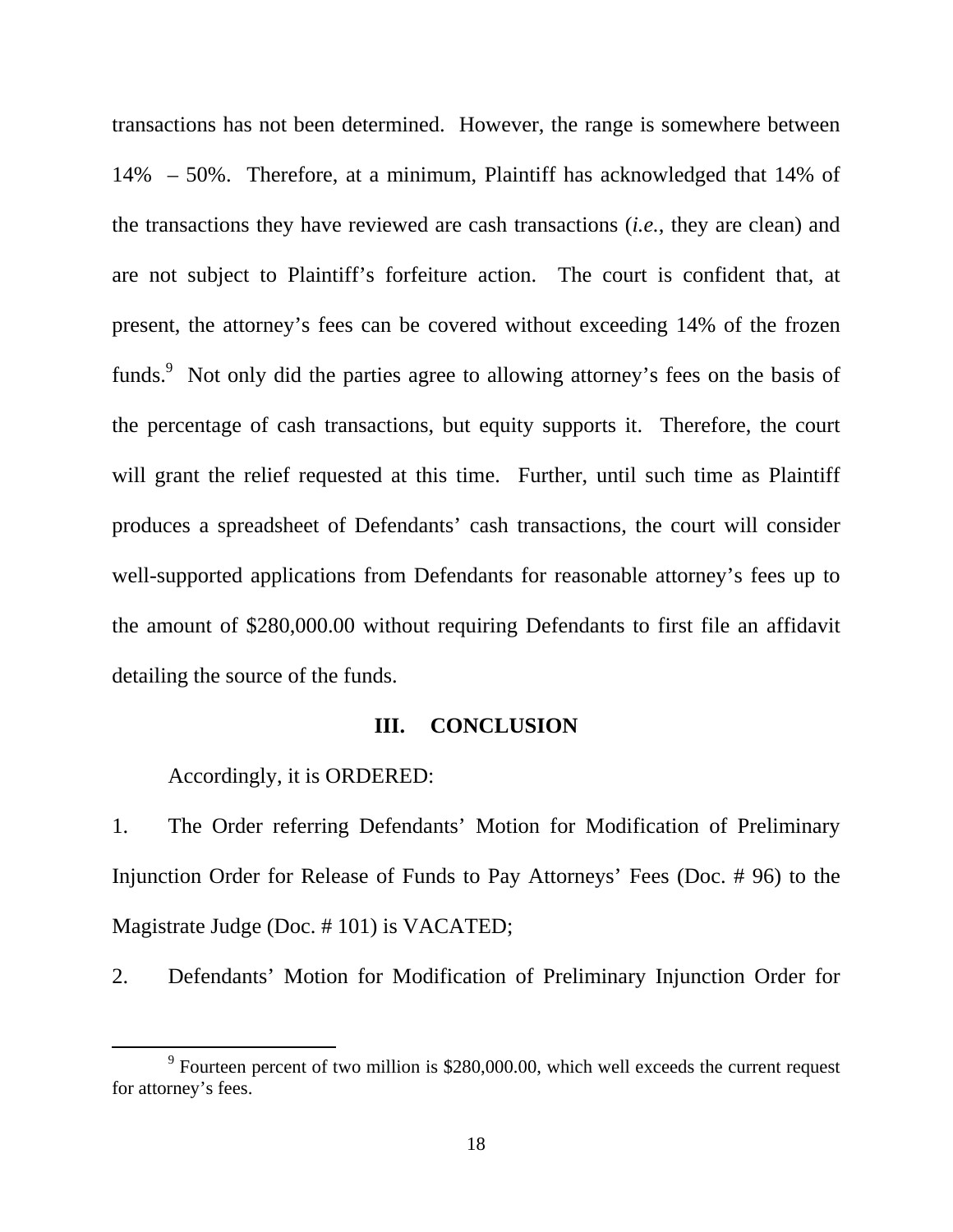Release of Funds to Pay Attorneys' Fees (Doc. # 96) is GRANTED.

3. The following funds shall be RELEASED to Defendants' counsel: \$20,000.00 of the funds held by Ifrah, PLLC, and \$75,000.00 of the funds held by Cozen O'Connor. The funds shall be paid as follows: \$45,000.00 shall be paid to the firm of Burr & Foreman, LLP; \$25,000.00 shall be paid to the firm of Ifrah PLLC for legal services previously rendered; and the remainder shall be held in trust by Ifrah PLLC for payment of additional reasonable attorney's fees incurred in the defense of this case. In the event that any of the funds held in trust remain unused at the close of this case, Ifrah PLLC shall so notify the court within 7 days of the entry of a final judgment.

4. Paragraph II.6. of the September 22, 2015 Consent Order of Preliminary Injunction (Doc. # 93) is MODIFIED as follows:

This court will entertain an application by Defendants for reasonable and necessary living expenses and attorneys' fees upon proper written submission. Proper submission requires that Defendants file such application under oath with the Clerk of the court and set forth in detail, fully substantiated by all relevant documentation, the amount of funds necessary to pay reasonable and necessary living expenses, a description of the expenses for which those funds are to be applied, a description of the assets sought to be used to pay such expenses, and a description of the derivation of such assets. **However, the requirement that a motion for attorney's fees include a sworn description of the derivation of assets is suspended until such time as the Commission produces a spreadsheet of Defendants' cash transactions, or until such time as the total amount of all reasonable attorney's fees sought by Defendants exceeds the sum \$280,000.00, whichever occurs first. In the event that the Commission provides the spreadsheet to Defendants, the**